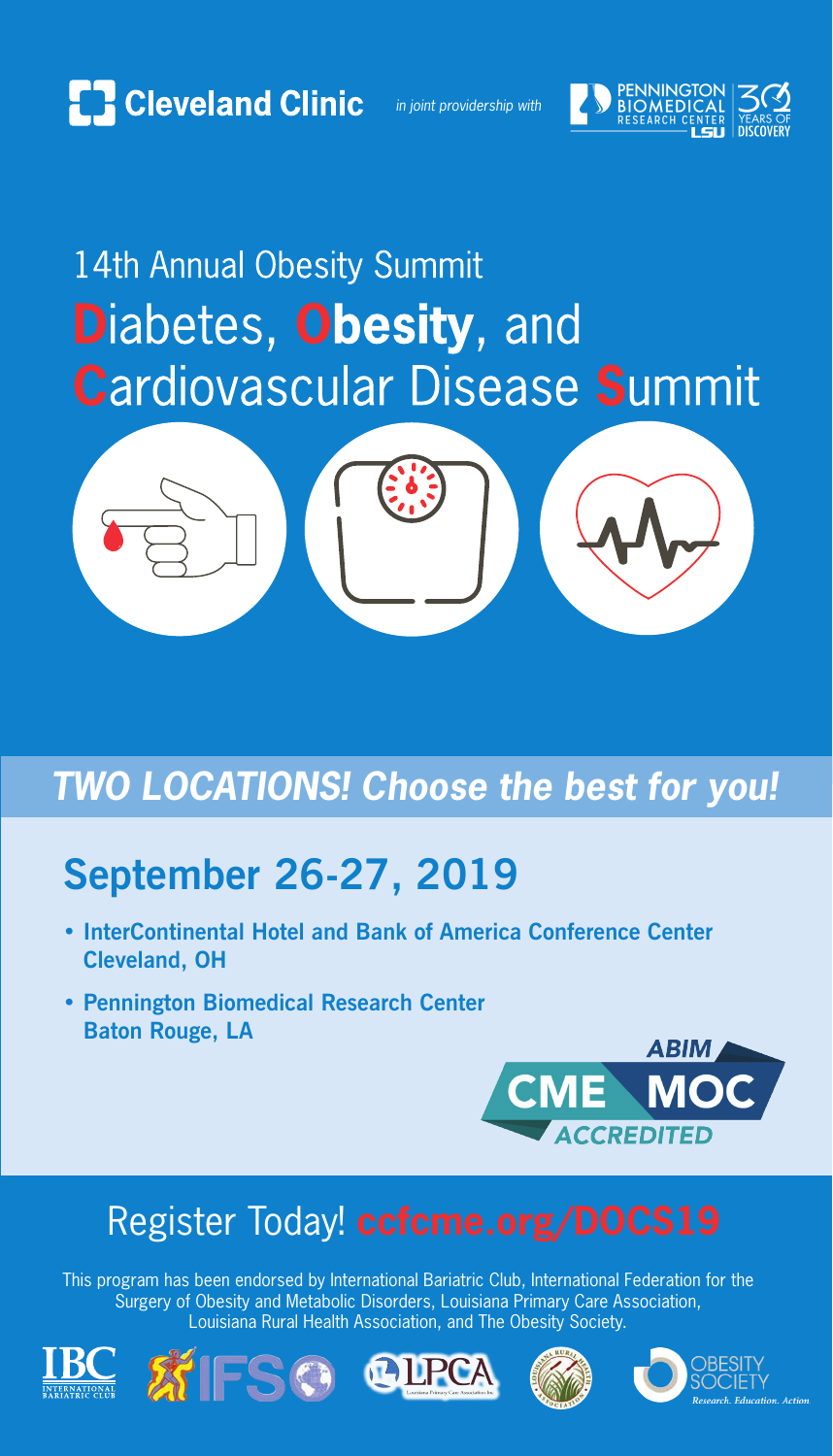Cleveland Clinic **Diabetes, Obesity and Cardiovascular Disease Summit (DOCS)** attracts a diverse mix of health care practitioners interested in discussing innovative solutions and new strategies for diabetes, obesity and cardiovascular disease management. This Summit features diverse sessions that highlight the causes of obesity and diabetes, preventive strategies, and therapeutic management approaches designed to engage you with colleagues. Take advantage of this opportunity to learn from shared experts via live broadcast from two locations – Cleveland, OH and Baton Rouge, LA.

#### **Who Should Attend?**

Health care professionals (including physicians, nurse practitioners, nurses, physician assistants, and dietitians), researchers, hospital and corporate administrators, and others who have an interest in obesity-related fields, including endocrinology, family practice, internal medicine, pediatrics, psychiatry and psychology, cardiology, bariatric surgery, and wellness.

#### **By Attending, You Will Be Able To:**

- Evaluate the clinical application of research findings, including animal studies, on the concept of energy balance, appetite and energy regulation, and the nutrient sensing connection between the gut and brain.
- Describe nonpharmaceutical-based strategies for reducing diabetes incidence through weightloss approaches that focus on lifestyle, diet, and exercise.
- Compare and contrast efficacy and side effect data of pharmacologic treatments for obesity, especially diabetes drugs, and describe their clinical role in reducing risks of diabetes and cardiovascular disease.
- Identify the obesity-related factors that increase the risks for developing cardiovascular disease and identify strategies for treating obesity to prevent cardiovascular disease.
- Summarize the safety and efficacy data for bariatric surgical options, especially long-term outcomes, and describe the patient selection process.
- • Demonstrate knowledge and competence to counsel patients on selection of diet, exercise, and behavioral interventions for obesity, diabetes, and eating disorders.

#### **Guest Faculty**

#### **Caroline Apovian, MD**

Professor of Medicine and Pediatrics Boston University School of Medicine Director, Nutrition and Weight Management Center Director, Nutrition and Support Service Boston Medical Center Boston, MA

#### **Ann Crile Esselstyn, MEd**

CoAuthor, *The Prevent and Reverse Heart Disease Cookbook* Cleveland, OH

#### **Jane Esselstyn, RN**

CoAuthor, *The Prevent and Reverse Heart Disease Cookbook* Cleveland, OH

#### **John E. Hall, PhD**

Arthur C. Guyton Professor and Chair Director, Mississippi Center for Obesity Research The University of Mississippi Medical Center Jackson, MS

#### **Scott Kahan, MD, MPH**

Director, National Center for Weight and Wellness Medical Director, Strategies To Overcome and Prevent (STOP) Obesity Alliance George Washington University Milken Institute School of Public Health Chair, Clinical Committee, The Obesity Society Washington, DC

#### **Randy J. Seeley, PhD**

Henry King Ransom Endowed Professor of Surgery School of Public Health University of Michigan Ann Arbor, MI

#### **Jeff Volek, PhD, RD**

Professor Department of Human Sciences The Ohio State University Columbus, OH

**View full Cleveland Clinic and Pennington Biomedical Research Center faculty listing at www.ccfcme.org/DOCS19**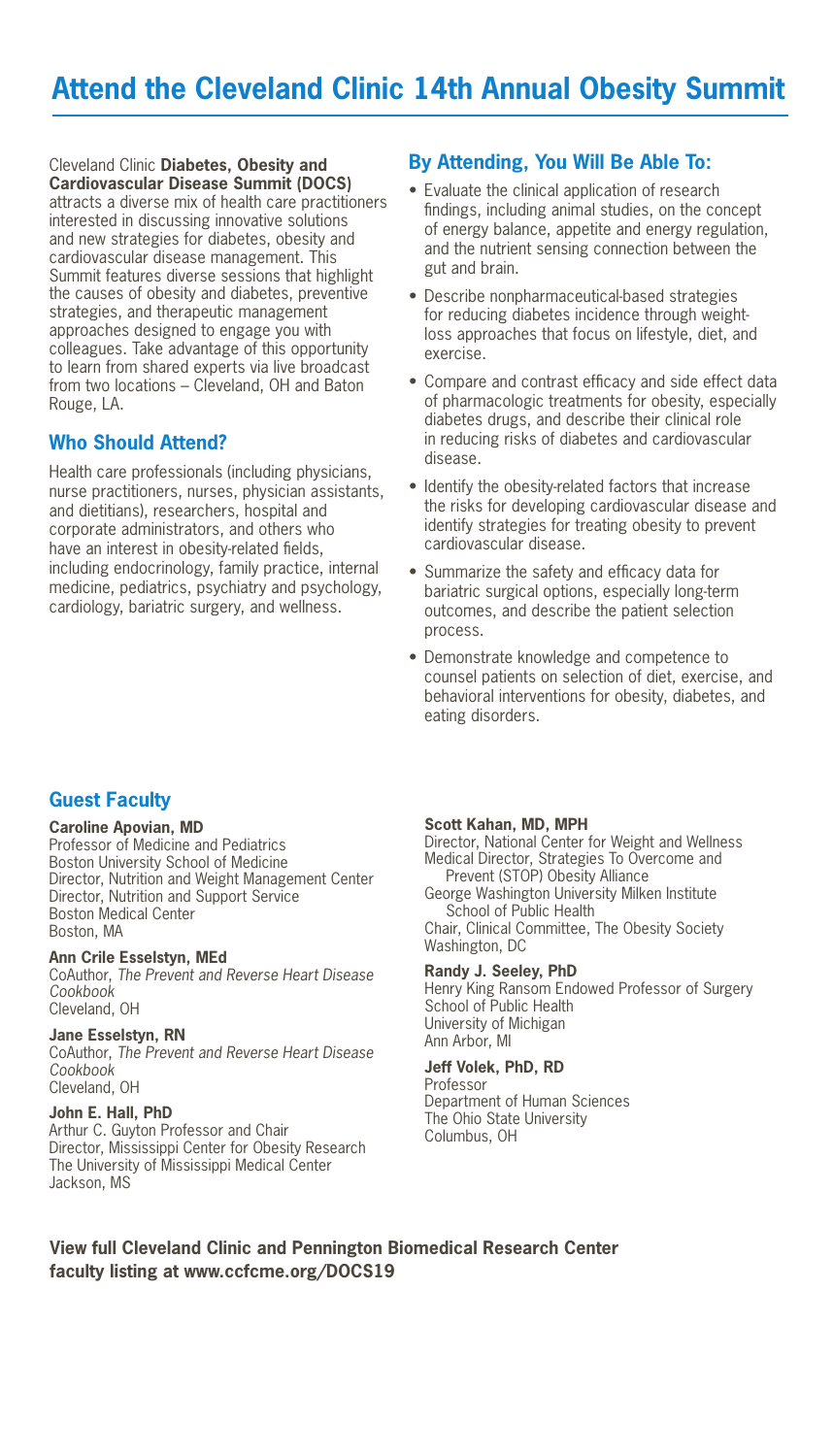

### **Thursday, September 26**

| ET-OH/CT-LA                       |                                                                                                                                                                                    |
|-----------------------------------|------------------------------------------------------------------------------------------------------------------------------------------------------------------------------------|
| 7:30 am/6:30 am                   | <b>Registration, Continental</b><br><b>Breakfast, and Visit Exhibits</b>                                                                                                           |
| 8:30 am/7:30 am                   | <b>Opening Remarks</b>                                                                                                                                                             |
| <b>SESSION I: BASIC SCIENCE</b>   |                                                                                                                                                                                    |
| $8:45$ am/7:45 am                 | <b>Energy Balance:</b><br><b>Newest Concepts</b><br>Eric Ravussin, PhD                                                                                                             |
| $9:15$ am/8:15 am                 | <b>Targeting Specific</b><br><b>OH</b><br><b>Brainstem Nuclei for</b><br><b>Pharmacologic Treatments of</b><br><b>Obesity: GLP-1 Agonists</b><br>and GDF15<br>Randy J. Seeley, PhD |
| $9:35 \text{ am}/8:35 \text{ am}$ | <b>Appetite and Energy Regulation:</b><br><b>Gut Brain Connections</b><br>Hans-Rudolf Berthoud, PhD                                                                                |
| $9:55$ am/8:55 am                 | <b>Panel Discussion/Question and</b><br><b>Answer Period</b>                                                                                                                       |
| $10:15$ am/9:15 am                | <b>Refreshment Break and</b><br><b>Visit Exhibits</b>                                                                                                                              |
|                                   |                                                                                                                                                                                    |

#### **SESSION II: DIABETES AND OBESITY TREATMENT – LIFESTYLE, DIET, EXERCISE**

| 10:30 am/9:30 am                    | <b>Principles of Obesity</b><br><b>Diagnosis and Management</b><br>W. Scott Butsch. MD        | OH |
|-------------------------------------|-----------------------------------------------------------------------------------------------|----|
| 11:00 am/10:00 am                   | <b>New "Body Composition"</b><br>Methods<br>Steven Heymsfield, MD                             |    |
| 11:20 $am/10:20$ am                 | Weight Management Using<br>E-Health<br>Corby Martin, PhD                                      | LĀ |
| 11:50 am/10:50 am                   | <b>Exercise: An Essential</b><br>Component<br>of Obesity Treatment<br>David B. Creel, PhD. RD | OH |
| $12:10 \text{ pm}/11:10 \text{ am}$ | <b>Hot Diets: Ketogenic Diet</b><br>Jeff Volek, PhD, RD                                       | OH |
| $12:30 \text{ pm}/11:30 \text{ am}$ | <b>Panel Discussion/Question</b><br>and Answer Period                                         |    |
| 12:50 pm/11:50 am                   | Lunch Break<br>Lunch presentation provided by<br><b>Steven Nissen, MD</b>                     |    |

**WORKSHOP 1 - Pennington Biomedical Research Center**

**B. Physical Activity: Fitness and Strength**

**A. Patient Management Following Bariatric Surgery**

西

**D. Best Diets for Weight Management, Diabetes,** 

**1:05 – 1:50 pm CT** 

*Michael Cook, MD* 

*Neil Johannsen, PhD* **C. Weight Loss Maintenance** *Phil Brantley, PhD*

> **and Cardiac Health** *Catherine Champagne, PhD, RD*

**WORKSHOPS** *(Select one from each session, first-come, first-served)*

#### **WORKSHOP 1 - Cleveland Clinic 2:05 – 2:50 pm ET**

- **A. Pediatrics Workshop Binge, Graze and Night Eating: Problematic Eating Behaviors in Youth** *Ellen Rome, MD and Leslie Heinberg, PhD*
- **B. Behavioral Interventions for Obesity** *Ninoska Peterson, PhD and Kasey Goodpaster, PhD*
- **C. Ins and Outs of Drug Treatment for Obesity and Diabetes** *Caroline Apovian, MD; Sangeeta Kashyap, MD; and Scott Kahan, MD, MPH*
- **D. Weight Loss Maintenance** *W. Scott Butsch, MD and David Creel, PhD*
- **E. Ketogenic Diet and Other Dietary Strategies for Obesity Treatment** *Derrick Cetin, DO, Lauren Sullivan, RD and Jeff Volek, PhD, RD*
- **F. Plant-based Approach to Long-term Sustainable Weight and Health Cooking Demonstration** *Ann Esselstyn, MEd and Jane Esselstyn, RN*

**2:50 pm/1:50 pm Refreshment Break and Visit Exhibits**

#### **WORKSHOP 2 - Cleveland Clinic**

#### **3:05 – 3:50 pm ET**

- **G. Pediatrics Workshop Sleep Interventions and Obesity: What Can the Pediatrician Do?** *Vaishal Shah, MD*
- **H. Psychological and Nutritional Intervention for Patients with Obesity, Diabetes, and Disordered Eating** *Carolyn Fisher, PhD and Anny Ha, MS, RD*
- **I. Perioperative Management of Bariatric Patients** *Derrick Cetin, DO and Ricard Corcelles, MD*
- **J. Ins and Outs of Drug Treatment for Obesity and Diabetes** *Caroline Apovian, MD; Sangeeta Kashyap, MD; and Scott Kahan, MD, MPH*
- **K. Motivational Interviewing** *W. Scott Butsch, MD and Kasey Goodpaster, PhD*
- **L. Plant-based Approach to Long-term Sustainable Weight and Health Cooking Demonstration** *Ann Esselstyn, MEd and Jane Esselstyn, RN*

#### **SESSION III: COMORBIDITIES**

**4:05 pm/3:05 pm Obesity and Heart Failure: No Longer a Paradox** *Wilson Tang, MD*



#### **2:05 – 2:50 pm CT**

- **E. Medications for Adolescent Obesity Treatment** *Daniel Hsia, MD*
- **F. Obesity Management in Primary Care Settings: The PROPEL Trial**  *Peter Katzmarzyk, PhD*
- **G. Body Composition and Energy Expenditure Assessment: Equipment and Procedures** *Owen Carmichael, PhD and Leanne Redman, PhD*
- **H. Healthy Cooking Demonstration** *Renee Puyau, RD, LDN*

**4:45 pm/3:45 pm Panel Discussion/ Question and Answer Period 5:00 pm/4:00 pm Adjourn**

**4:25 pm/3:25 pm Obesity, Hypertension and Kidney Dysfunction** *John Hall, PhD* 

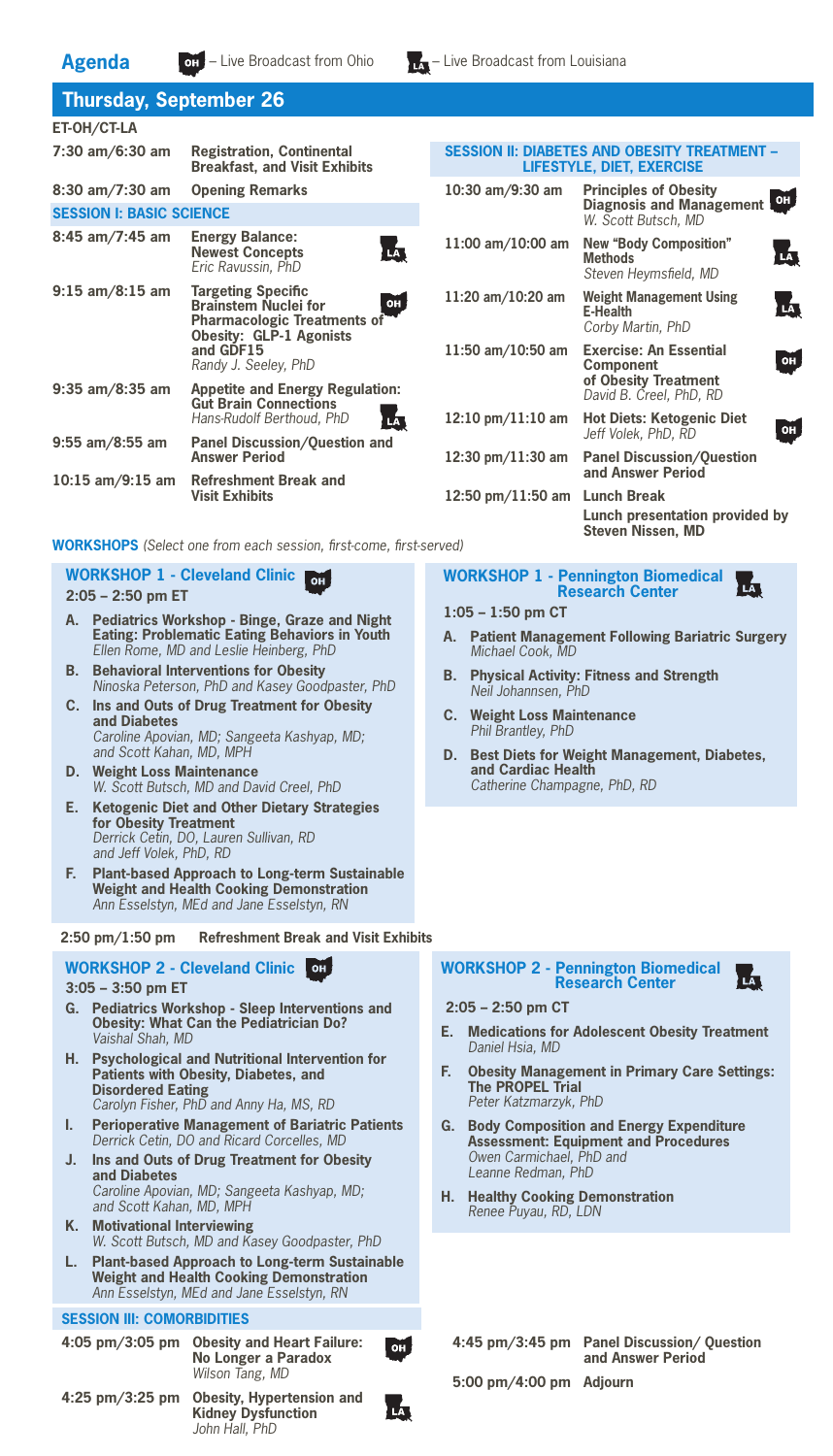#### **Friday, September 27**

**ET-OH/CT-LA**

| ET-OH/CT-LA                                                          |                                                                                                                                                                                                                |                           |
|----------------------------------------------------------------------|----------------------------------------------------------------------------------------------------------------------------------------------------------------------------------------------------------------|---------------------------|
| 7:30 am/6:30 am                                                      | <b>Registration, Continental</b><br><b>Breakfast, and Visit Exhibits</b>                                                                                                                                       | SES<br><b>FOR</b><br>disi |
| <b>SESSION IV: OBESITY AND DIABETES</b><br><b>TREATMENT- MEDICAL</b> |                                                                                                                                                                                                                | 1:4                       |
| 8:30 am/7:30 am                                                      | <b>Type 2 Diabetes</b><br>OH<br><b>Management</b><br><b>Update: Prioritize</b><br><b>Cardiovascular Risk</b><br><b>Management</b><br>Kevin M. Pantalone, DO                                                    | 2:0!<br>2:2!              |
| 8:50 am/7:50 am                                                      | How to Implement the<br>OH<br><b>Newer Glucose Lowering</b><br>Agents (SGLT2 inhibitors,<br><b>GLP1</b> agonists)<br>Sangeeta Kashyap, MD                                                                      | 2:3!<br>SES               |
| 9:10 am/8:10 am                                                      | <b>Medications/Guidelines</b><br>OH<br>on Approaches to<br><b>Obesity Therapy</b><br>Caroline Apovian, MD                                                                                                      | 2:5!                      |
| 9:30 am/8:30 am                                                      | <b>New Medications in the</b><br>LA,<br><b>Pipeline for Diabetes</b><br>and Obesity<br>Frank Greenway, MD                                                                                                      | 3:2!                      |
| 9:50 am/8:50 am                                                      | <b>Hypertension and</b><br>Ы<br><b>Dyslipidemia</b><br><b>Management</b><br>in Patients with Obesity<br>Kishore Gadde, MD                                                                                      |                           |
| 10:10 am/9:10 am                                                     | <b>Diabetes and Obesity</b><br><b>Pharmacology Roundtable</b><br>Moderator:<br>Sangeeta Kashyap, MD<br>Panel: Caroline Apovian, MD;<br>Kishore Gadde, MD;<br>Frank Greenway, MD; and<br>Kevin M. Pantalone, DO | 4:1                       |
| 10:30 am/9:30 am                                                     | <b>Refreshment Break and</b><br><b>Visit Exhibits</b>                                                                                                                                                          |                           |
| <b>SESSION V: OBESITY AND DIABETES</b><br><b>TREATMENT- SURGICAL</b> |                                                                                                                                                                                                                |                           |
| 10:50 am/9:50 am                                                     | <b>Live Bariatric Surgery</b><br><b>Transmission</b><br>Surgeons: Ali Aminian, MD<br>and John Rodriguez, MD                                                                                                    |                           |
|                                                                      | 11:50 am/10:50 am Update on Outcomes of<br>OH<br>Metabolic Surgery and<br><b>Future Directions</b><br>Matthew Kroh, MD                                                                                         |                           |
| 12:10 pm/11:10 am Behavioral Issues:                                 | OH<br><b>Before and After</b><br>David B. Creel, PhD, RD                                                                                                                                                       |                           |

**12:30 pm/11:30 am Lunch Break**

| <b>DISEASE</b>    | <b>SESSION VI: STIGMA AND HEALTHCARE POLICY</b><br><b>FOR OBESITY, DIABETES AND CARDIOVASCULAR</b>                                                                                                                                  |
|-------------------|-------------------------------------------------------------------------------------------------------------------------------------------------------------------------------------------------------------------------------------|
| 1:45 pm/12:45 pm  | Weight Stigma<br>Scott Kahan, MD                                                                                                                                                                                                    |
| $2:05$ pm/1:05 pm | <b>Payer Perspective: Utilizing</b><br>Population Health to Deliver<br><b>ROI for Physicians &amp; Patients</b><br>Stewart Gordon, MD                                                                                               |
| $2:25$ pm/1:25 pm | <b>Panel Discussion/ Question</b><br>and Answer Period                                                                                                                                                                              |
| $2:35$ pm/1:35 pm | Refreshment Break and<br><b>Visit Exhibits</b>                                                                                                                                                                                      |
|                   | <b>SESSION VII: PATIENT CENTERED TREATMENT</b>                                                                                                                                                                                      |
| $2:55$ pm/1:55 pm | <b>Personal Weight Loss Journey</b><br><b>Featuring Medical and</b><br><b>Surgical Patient Cases</b>                                                                                                                                |
| $3:25$ pm/2:25 pm | <b>Case Based Lessons</b><br>Moderator: Derrick Cetin, DO<br>Panelists:<br>Caroline Apovian, MD;<br>Catherine Champagne, MD, RDN;<br>Ricard Corcelles, MD;<br>Kishore Gadde, MD;<br>Scott Kahan, MD, MPH;<br>Ninoska Peterson, PhD; |

*and Lauren Sullivan, RD*

**4:10 pm/3:10 pm Adjourn**

## **Call for abstracts!**

Call for abstracts! Submit abstracts. Enhance CV. Earn Prizes. Clinical and research abstracts of original work are being accepted. Learn more and submit at **ccfcme.org/DOCS19**

Submission deadline: August 1, 2019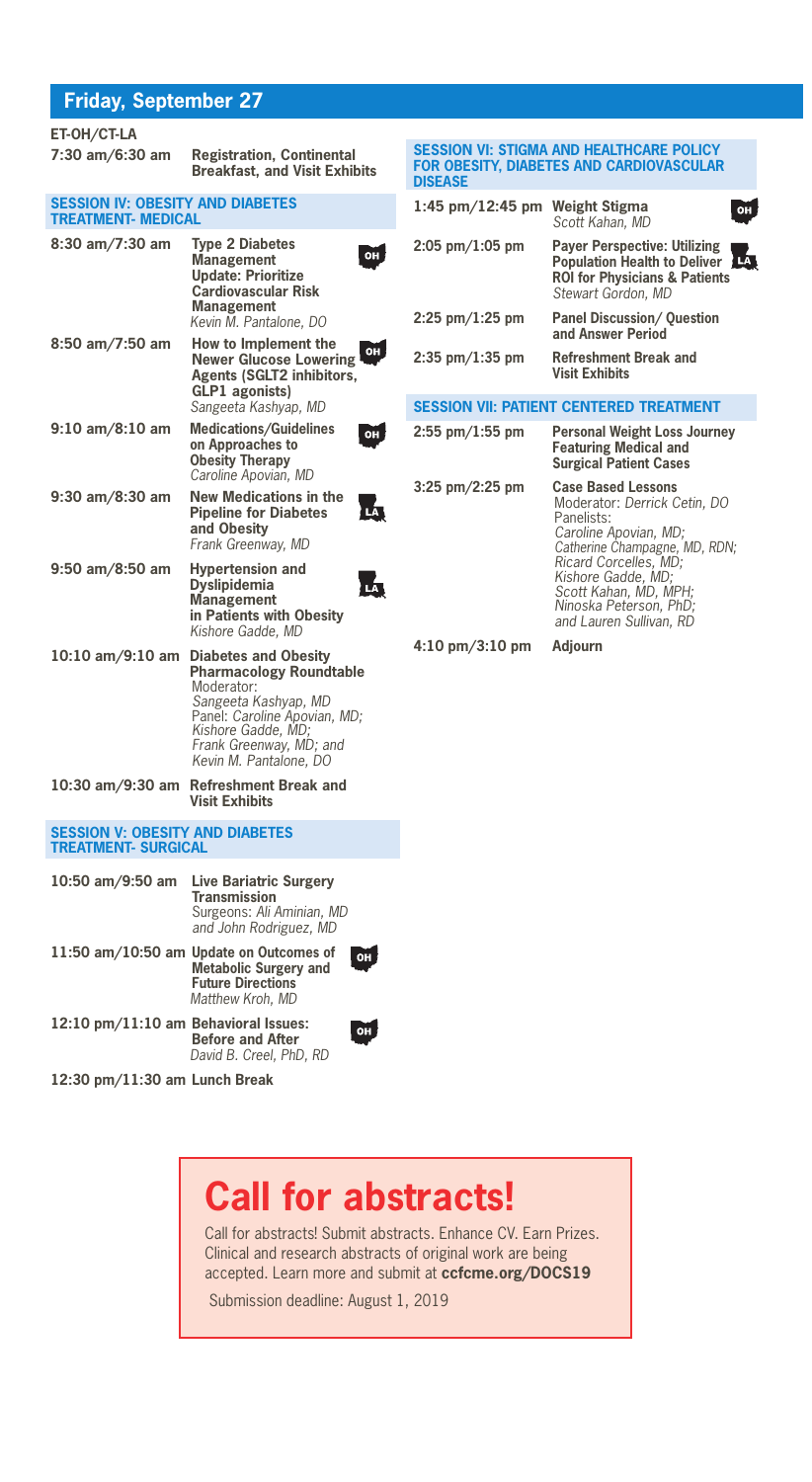#### **General Information**

#### **Locations**

**InterContinental Hotel and Bank of America Conference Center**  9801 Carnegie Avenue Cleveland, OH 44106 Phone: 216.707.4100 or 877.707.8999

#### **Pennington Biomedical Research Center**

6400 Perkins Rd Baton Rouge, LA 70808 Phone: 225.763.2500

#### **Faculty Disclosure**

The Cleveland Clinic Foundation Center for Continuing Education has implemented a policy to comply with the current Accreditation Council for Continuing Medical Education Standards for Commercial Support requiring resolution of all faculty conflicts of interest. Faculty declaring a relevant commercial interest will be identified in the activity syllabus.

#### **Americans with Disabilities Act**

The Cleveland Clinic Foundation Center for Continuing Education fully intends to comply with the legal requirements of the Americans with Disabilities Act. If you need assistance, please notify us at least two weeks prior to the activity.

#### **Information**

For further information about this activity and hotel accommodations, contact the Cleveland Clinic Center for Continuing Education.

Local: 216.448.8710 Website: **ccfcme.org/DOCS19**

#### **Accreditation**

This activity has been planned and implemented in accordance with the accreditation requirements and policies of the Accreditation Council for Continuing Medical Education (ACCME) through the joint providership of The Cleveland Clinic Foundation Center for Continuing Education and Pennington Biomedical Research Center. The Cleveland Clinic Foundation Center for Continuing Education is accredited by the ACCME to provide continuing medical education for physicians.

The Cleveland Clinic Foundation Center for Continuing Education designates this live activity for a maximum of 13.5 *AMA PRA Category 1 Credits*TM. Physicians should claim only the credit commensurate with the extent of their participation in the activity.

Participants claiming CME credit from this activity may submit the credit hours to the American Osteopathic Association for Category 2 credit.

CME credits earned in the Obesity Summit will count toward the Group Two CME requirement to qualify for the ABOM certification.

Application for CME credit has been filed with the American Academy of Family Physicians. Determination of credit is pending.

Application for 13.5 CPEUs has been submitted to the Commission on Dietetic Registration and is pending approval.

#### **Other Health Care Professionals**

A certificate of participation will be provided to other health care professionals for requesting credits in accordance with state nursing boards, specialty societies, or other professional associations.

#### **American Board of Internal Medicine MOC**

Successful completion of this CME activity, which includes participation in the evaluation component, enables the participant to earn up to 13.5 MOC points in the American Board of Internal Medicine's (ABIM) Maintenance of Certification (MOC) program. Participants will earn MOC points equivalent to the amount of CME credits claimed for the activity. It is the CME activity provider's responsibility to submit participant completion information to ACCME for the purpose of granting ABIM MOC points.

#### **Registration**

#### **Register online at ccfcme.org/DOCS19**

**Fee Includes:** Daily continental breakfast, refreshment breaks, and faculty presentations available.

|                  | On or before September 1 | After September 1 |  |
|------------------|--------------------------|-------------------|--|
| Physician        | S450                     | <b>S500</b>       |  |
| Non-Physician    | \$275                    | <b>\$325</b>      |  |
| Resident/Fellow* | \$50                     | \$100             |  |
|                  |                          |                   |  |

\*Letter from program director is required to receive the discounted fee. If letter is not received two weeks prior to the activity, the full physician fee will be charged.

#### **Registration and Cancellation**

In case of cancellation, email notification is required to process your refund. A full refund will be issued if canceled by September 5, 2019. After September 5, a \$100 cancellation fee will be deducted from your refund. No refunds will be issued after September 20, 2019.

*Cleveland Clinic Center for Continuing Education reserves the right to cancel or postpone activity in our sole*  discretion. In the unlikely event that this occurs, any registration fee(s) paid will be refunded. Be advised that *Cleveland Clinic is not responsible for related costs including airline tickets, hotel costs, or any similar fee penalties incurred as a result of any trip cancellations or changes.*